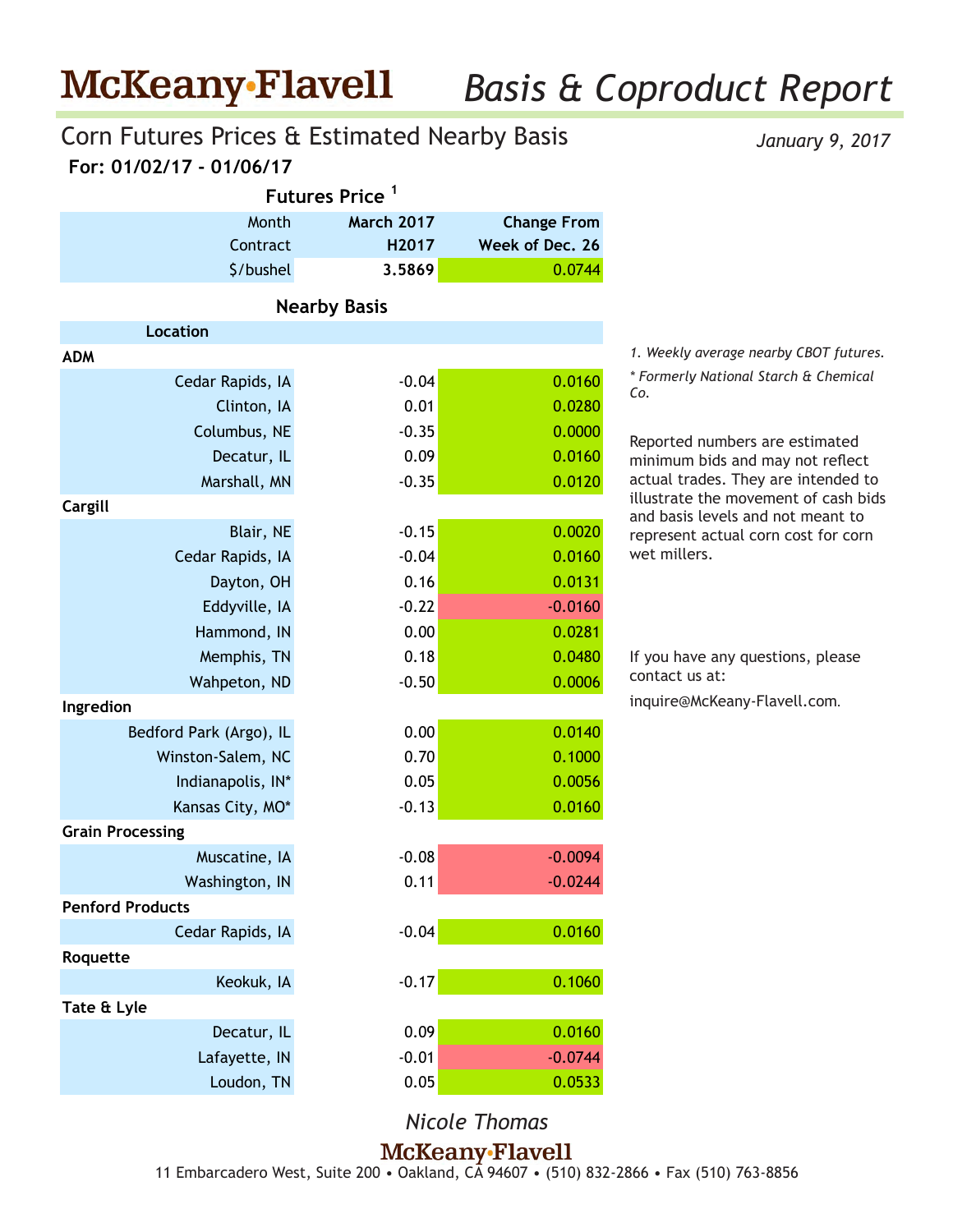# McKeany-Flavell

### Weekly Coproduct Values

*January 9, 2017*

#### **Cash Corn (dollars per bushel)**

|          |             |                        |                    |        |                  | <b>CBOT Futures -</b> |
|----------|-------------|------------------------|--------------------|--------|------------------|-----------------------|
| Date     | Decatur. IL | <b>Kansas City, KS</b> | <b>Minneapolis</b> | Toledo | Wall St. Journal | <b>Nearby</b>         |
| 1/2/2017 |             |                        |                    |        |                  |                       |
| 1/3/2017 | 3.6400      | 3.4300                 | 2.9600             | 3.4300 | 3.4100           | 3.5575                |
| 1/4/2017 | 3.6800      | 3.4700                 | 3.0000             | 3.4700 | 3.4500           | 3.5975                |
| 1/5/2017 | 3.6900      | 3.4800                 | 3.0100             | 3.4800 | 3.4600           | 3.6125                |
| 1/6/2017 | 3.6600      | 3.4500                 | 2.9800             | 3.4600 | 3.4300           | 3.5800                |
| Avg.     | 3.6675      | 3.4575                 | 2.9875             | 3.4600 | 3.4375           | 3.5869                |

Sources: The Jacobsen Publishing Company, The Wall Street Journal

#### **60% Corn Gluten Meal (dollars per short ton)**

| Date     | <b>Illinois</b> | Iowa   | Chicago-Rail | <b>Midwest Truck</b> | <b>Midwest Barge</b> | <b>Midwest Rail</b> | Wall St. Journal |
|----------|-----------------|--------|--------------|----------------------|----------------------|---------------------|------------------|
| 1/2/2017 |                 |        |              |                      |                      |                     |                  |
| 1/3/2017 | 525.00          | 530.00 | 532.50       | 517.50               | 475.00               | 497.50              | 513.58           |
| 1/4/2017 | 525.00          | 530.00 | 532.50       | 517.50               | 475.00               | 497.50              | 513.58           |
| 1/5/2017 | 525.00          | 530.00 | 532.50       | 517.50               | 475.00               | 497.50              | 513.58           |
| 1/6/2017 | 525.00          | 530.00 | 532.50       | 517.50               | 475.00               | 497.50              | 513.58           |
| Avg.     | 525.00          | 530.00 | 532.50       | 517.50               | 475.00               | 497.50              | 513.58           |

Sources: The Jacobsen Publishing Company, The Wall Street Journal

#### **Corn Gluten Feed (dollars per short ton)**

| Date     | <b>Illinois</b> | Iowa   | Chicago | <b>Midwest Truck</b> | <b>Midwest Barge</b> | Midwest Rail | Wall St. Journal |
|----------|-----------------|--------|---------|----------------------|----------------------|--------------|------------------|
| 1/2/2017 |                 |        |         |                      |                      |              |                  |
| 1/3/2017 | 106.00          | 110.00 | 105.50  | 110.00               | 90.00                | 94.00        | 99.91            |
| 1/4/2017 | 106.00          | 110.00 | 105.50  | 110.00               | 90.00                | 94.00        | 99.91            |
| 1/5/2017 | 106.00          | 110.00 | 105.50  | 110.00               | 90.00                | 94.00        | 99.91            |
| 1/6/2017 | 106.00          | 10.00  | 105.50  | 110.00               | 90.00                | 94.00        | 99.91            |
| Avg.     | 106.00          | 110.00 | 105.50  | 110.00               | 90.00                | 94.00        | 99.91            |

Sources: The Jacobsen Publishing Company, The Wall Street Journal

#### **Crude Corn Oil (cents per pound)**

| Date     | <b>Midwest</b> | Wall St. Journal |
|----------|----------------|------------------|
| 1/2/2017 |                |                  |
| 1/3/2017 | 38.15          | 38.00            |
| 1/4/2017 | 38.15          | 38.00            |
| 1/5/2017 | 38.15          | 38.00            |
| 1/6/2017 | 37.75          | 37.75            |
| Avg.     | 38.05          | 37.94            |

Sources: The Jacobsen Publishing Company, Wall Street Journal

*Holiday - No Reporting*